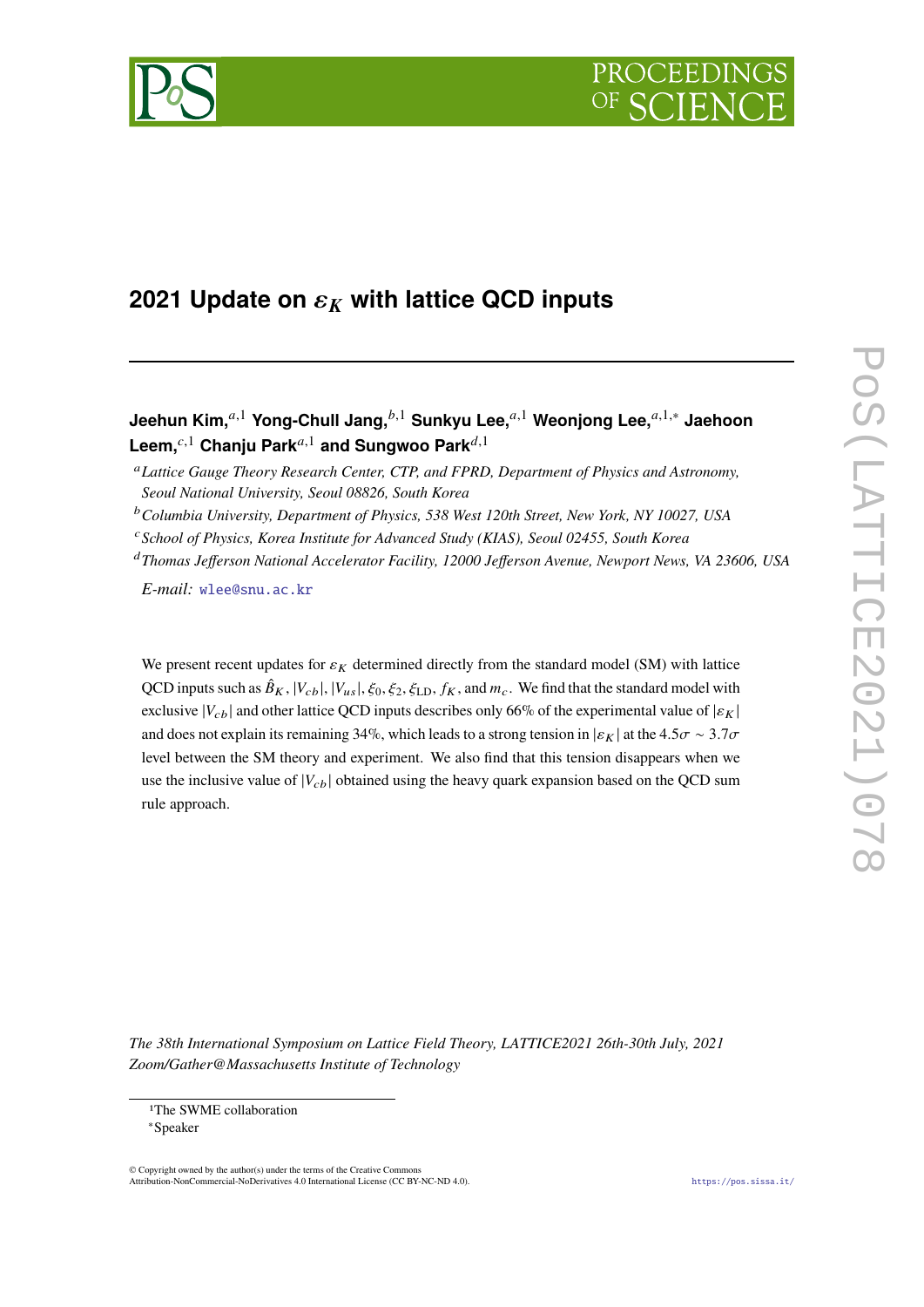### **1. Introduction**

This paper is an update of our previous papers [\[1](#page-7-0)[–6\]](#page-7-1). Here, we present recent progress in determination of  $|\varepsilon_K|$  with updated inputs from lattice QCD.

Here, we follow the color convention of our previous papers  $[1-6]$  $[1-6]$  in Tables [1](#page-2-0)[–7.](#page-6-0) We use the red color for the new input data which is used to evaluate  $\varepsilon_K$ . We use the blue color for the new input data which is not used for some obvious reason.

## **2.** Input parameter  $\xi_0$

The absorptive part of long distance effects on  $\varepsilon_K$  is parametrized into  $\xi_0$ .

<span id="page-1-0"></span>
$$
\xi_0 = \frac{\operatorname{Im} A_0}{\operatorname{Re} A_0}, \qquad \xi_2 = \frac{\operatorname{Im} A_2}{\operatorname{Re} A_2}, \qquad \operatorname{Re} \left( \frac{\varepsilon'}{\varepsilon} \right) = \frac{\omega}{\sqrt{2} |\varepsilon_K|} (\xi_2 - \xi_0).
$$
 (1)

There are two independent methods to determine  $\xi_0$  in lattice QCD: the indirect and direct methods. The indirect method is to determine  $\xi_0$  using Eq. [\(1\)](#page-1-0) with lattice QCD results for  $\xi_2$  combined with experimental results for  $\varepsilon'/\varepsilon$ ,  $\varepsilon_K$ , and  $\omega$ . The direct method is to determine  $\xi_0$  directly using the lattice QCD results for Im  $A_0$ , combined with experimental results for Re  $A_0$ .

In Table [1](#page-2-0) [\(a\)](#page-2-0), we summarize experimental results for  $Re A_0$  and  $Re A_2$ . In Table 1 [\(b\)](#page-2-0), we summarize lattice results for Im  $A_0$  and Im  $A_2$  calculated by RBC-UKQCD. In Table [1](#page-2-0) [\(c\)](#page-2-0), we summarize results for  $\xi_0$  which is obtained using results in Table [1](#page-2-0) [\(a\)](#page-2-0) and [\(b\)](#page-2-0).

Here, we use results of the indirect method for  $\xi_0$  to evaluate  $\varepsilon_K$ , since its systematic and statistical errors are much smaller than those of the direct method.

## **3.** Input parameters:  $|V_{cb}|$

In Table [2](#page-3-0) [\(a\)](#page-3-0) and [\(b\)](#page-3-0), we present recent updates for exclusive  $|V_{cb}|$  and inclusive  $|V_{cb}|$ respectively. In Table [2](#page-3-0) [\(a\)](#page-3-0), we summarize results for exclusive  $|V_{cb}|$  obtained by various groups: HFLAV, BELLE, BABAR, FNAL/MILC, LHCb, and FLAG. Results from LHCb comes from analysis on  $B_s \to D_s^* \ell \bar{\nu}$  decays which are not available in the *B*-factories. Since the decays modes of  $B<sub>s</sub>$  have poor statistics, the final results have overall uncertainty much larger than those of B by an order of magnitude. Hence, we drop out results of LHCb in this article without loss of fairness. The rest of results for exclusive  $|V_{cb}|$  have comparable size of errors and are consistent with one another within 1.0 $\sigma$  statistical uncertainty. In addition, it is nice to observe all the results be consistent between the CLN and BGL analysis, after all the boisterous debates [\[2,](#page-7-2) [11\]](#page-7-3).

In Table [2](#page-3-0) [\(b\)](#page-3-0), we present recent results for inclusive  $|V_{cb}|$ . The HFLAV group has reported the same results for inclusive  $|V_{cb}|$  in 2021 as in 2017, while FLAG reported updated results.

#### **4. Input parameters: Wolfenstein parameters**

In Table [3](#page-3-1) [\(a\)](#page-3-1), we present the Wolfenstein parameters on the market. As explained in Ref. [\[2,](#page-7-2) [6\]](#page-7-1), we use the results of angle-only-fit (AOF) in Table [3](#page-3-1) [\(a\)](#page-3-1) in order to avoid unwanted correlation between  $(\varepsilon_K, |V_{cb}|)$ , and  $(\bar{\rho}, \bar{\eta})$ . We determine  $\lambda$  from  $|V_{us}|$  which is obtained from the  $K_{\ell 2}$  and  $K_{\ell 3}$  decays using lattice QCD inputs for form factors and decay constants. We determine the A parameter from  $|V_{cb}|$ .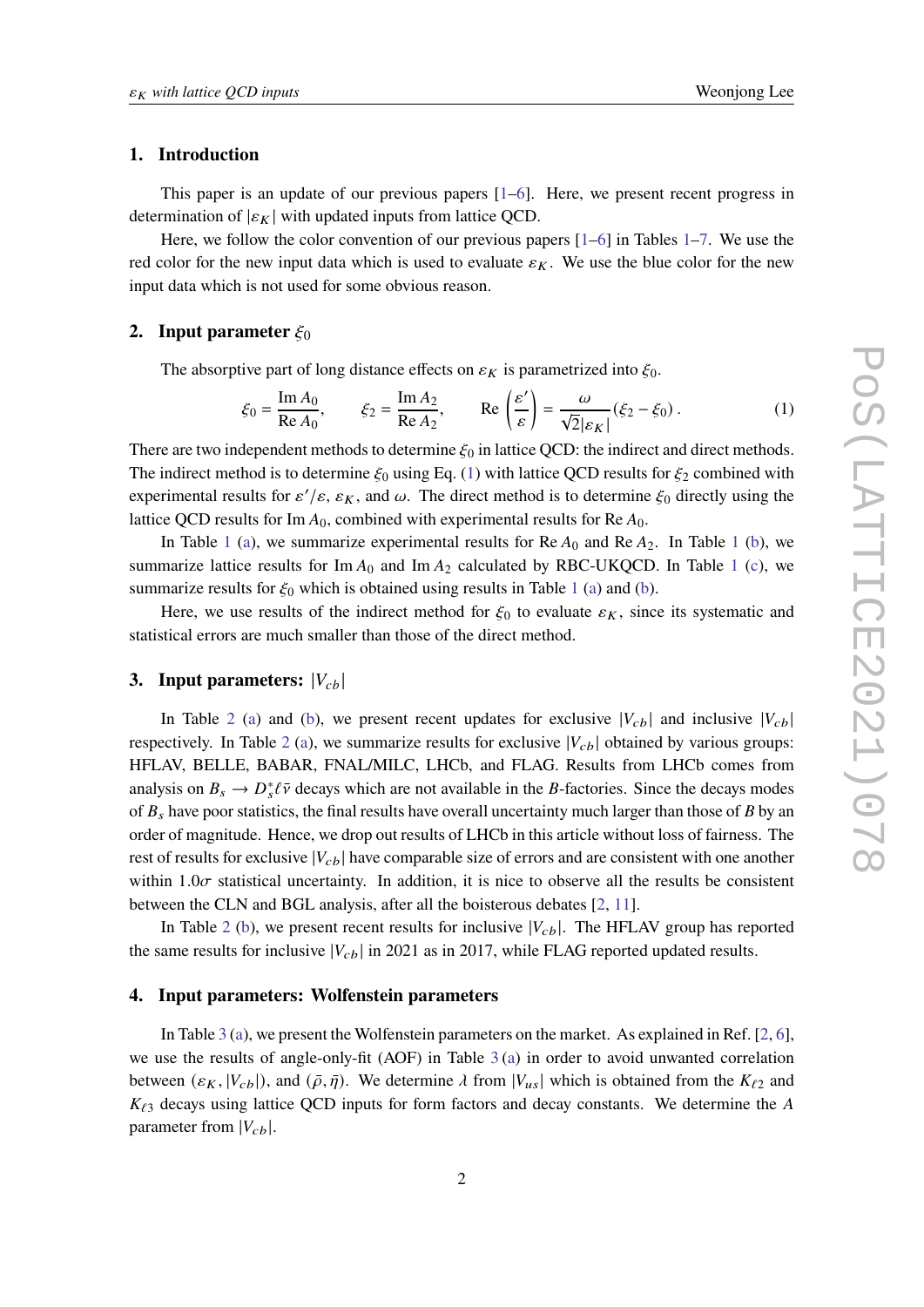<span id="page-2-0"></span>

| parameter                                                       | method                                                  | value                            | Ref.               | source             |  |  |
|-----------------------------------------------------------------|---------------------------------------------------------|----------------------------------|--------------------|--------------------|--|--|
| $Re A_0$                                                        | exp                                                     | $3.3201(18) \times 10^{-7}$ GeV  | [7, 8]             | <b>NA</b>          |  |  |
| Re A <sub>2</sub>                                               | exp                                                     | $1.4787(31) \times 10^{-8}$ GeV  | $\lceil 7 \rceil$  | NA                 |  |  |
| $\omega$                                                        | exp                                                     | 0.04454(12)                      | $\lceil 7 \rceil$  | NA                 |  |  |
| $ \varepsilon_K $                                               | exp                                                     | $2.228(11) \times 10^{-3}$       | [9]                | PDG-2021           |  |  |
| $\text{Re}(\varepsilon'/\varepsilon)$                           | exp                                                     | $1.66(23) \times 10^{-3}$        | [9]                | PDG-2021           |  |  |
| (a) Experimental results for $\omega$ , Re $A_0$ and Re $A_2$ . |                                                         |                                  |                    |                    |  |  |
| parameter                                                       | method                                                  | value (GeV)                      | Ref.               | source             |  |  |
| $\text{Im}\,A_0$                                                | lattice                                                 | $-6.98(62)(144) \times 10^{-11}$ | [10]               | RBC-UK-2020 p4t1   |  |  |
| $\text{Im}\,A_2$                                                | lattice                                                 | $-8.34(103) \times 10^{-13}$     |                    | RBC-UK-2020 p31e90 |  |  |
|                                                                 | (b) Results for Im $A_0$ , and Im $A_2$ in lattice QCD. |                                  |                    |                    |  |  |
| parameter                                                       | method                                                  | value                            | ref                | source             |  |  |
| $\xi_0$                                                         | indirect                                                | $-1.738(177) \times 10^{-4}$     | $\lceil 10 \rceil$ | SWME               |  |  |
| $\xi_0$                                                         | direct                                                  | $-2.102(472) \times 10^{-4}$     | $\lceil 10 \rceil$ | SWME               |  |  |

(c) Results for  $\xi_0$  obtained using the direct and indirect methods in lattice QCD.

**Table 1:** Results for  $\xi_0$ . The p4t1 is an abbreviation for Table 1 in page 4. The p31e90 is an abbreviation for Eq. (90) in page 31.

# **5.** Input parameters:  $\hat{B}_K$ ,  $\xi_{\text{LD}}$ , and others

In FLAG 2021 [\[17\]](#page-8-0), they report lattice QCD results for  $\hat{B}_K$  with  $N_f = 2$ ,  $N_f = 2 + 1$ , and  $N_f = 2 + 1 + 1$ . Here, we use the results for  $\hat{B}_K$  with  $N_f = 2 + 1$ , which is obtained by taking an average over the four data points from BMW 11, Laiho 11, RBC-UKQCD 14, and SWME 15 in Table  $4$  [\(a\)](#page-4-0).

The dispersive long distance (LD) effect is defined as

$$
\xi_{\rm LD} = \frac{m'_{\rm LD}}{\sqrt{2}\Delta M_K}, \qquad m'_{\rm LD} = -\text{Im}\left[\mathcal{P}\sum_C \frac{\langle \overline{K}^0 | H_{\rm w} | C \rangle \langle C | H_{\rm w} | K^0 \rangle}{m_{K^0} - E_C}\right]
$$
(2)

As explained in Refs. [\[2\]](#page-7-2), there are two independent methods to estimate  $\xi_{LD}$ : one is the BGI estimate [\[27\]](#page-8-1), and the other is the RBC-UKQCD estimate [\[28,](#page-8-2) [29\]](#page-8-3). The BGI method is to estimate the size of  $\xi$ <sub>LD</sub> using chiral perturbation theory as follows,

$$
\xi_{\rm LD} = -0.4(3) \times \frac{\xi_0}{\sqrt{2}}
$$
 (3)

The RBC-UKQCD method is to estimate the size of  $\xi_{\text{LD}}$  as follows,

$$
\xi_{\rm LD} = (0 \pm 1.6)\%.\tag{4}
$$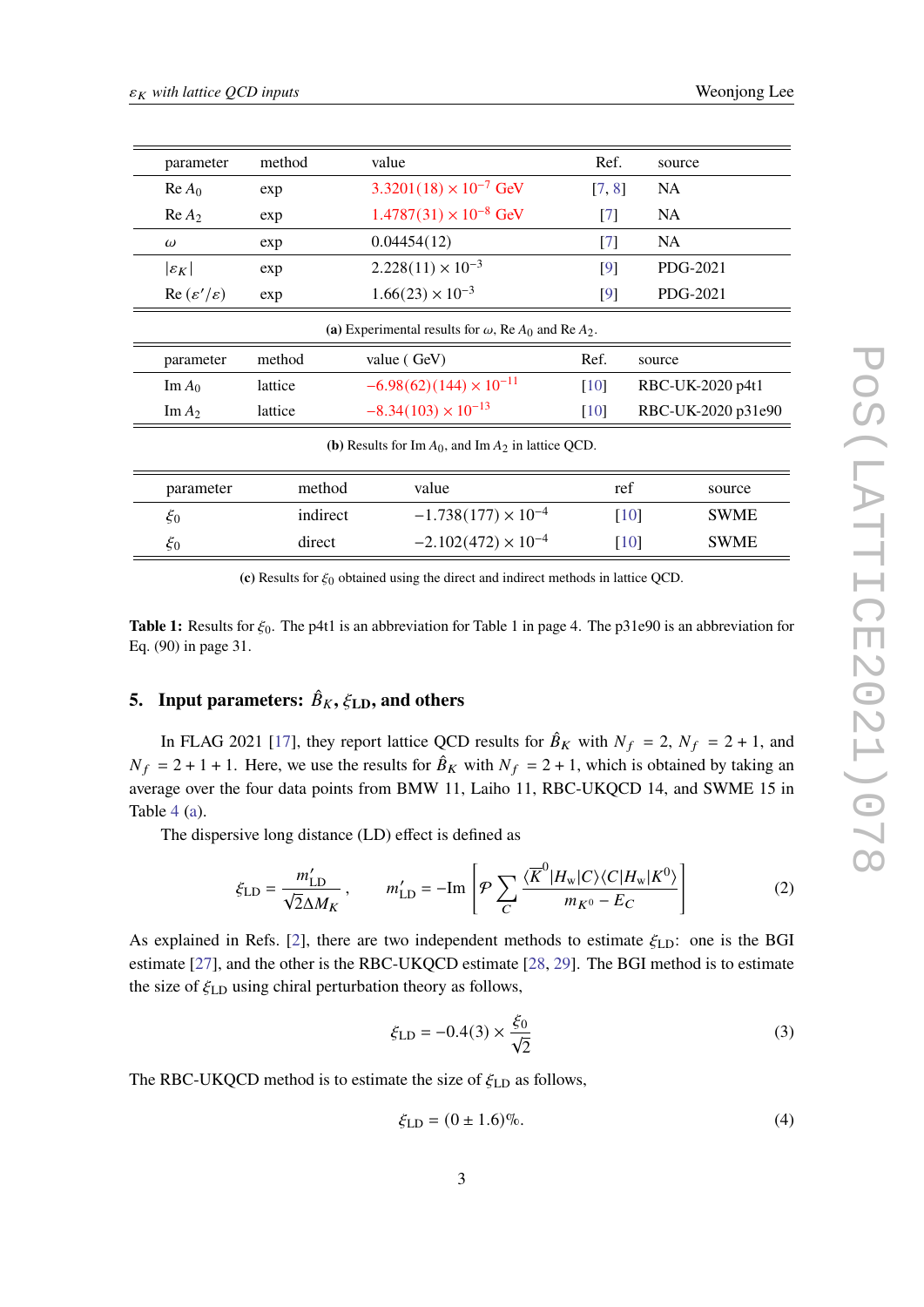<span id="page-3-0"></span>

| channel                                          | value          | method     | ref               | source            |  |  |
|--------------------------------------------------|----------------|------------|-------------------|-------------------|--|--|
| ex-comb                                          | 39.13(59)      | comb       | $[12]$            | <b>HFLAV-2017</b> |  |  |
| $ex$ -comb                                       | 39.25(56)      | <b>CLN</b> | $[13]$ p115e223   | <b>HFLAV-2021</b> |  |  |
| $B \to D^* \ell \bar{\nu}$                       | 39.0(2)(6)(6)  | <b>CLN</b> | $[14]$ erratum p4 | <b>BELLE-2021</b> |  |  |
| $B \to D^* \ell \bar{\nu}$                       | 38.9(3)(7)(6)  | <b>BGL</b> | $[14]$ erratum p4 | <b>BELLE 2021</b> |  |  |
| $B \to D^* \ell \bar{\nu}$                       | 38.40(84)      | <b>CLN</b> | $[15]$ p5t2       | <b>BABAR-2019</b> |  |  |
| $B \to D^* \ell \bar{\nu}$                       | 38.36(90)      | <b>BGL</b> | $[15]$ p5t1       | <b>BABAR-2019</b> |  |  |
| $B \to D^* \ell \bar{\nu}$                       | 38.57(78)      | <b>BGL</b> | [11]              | FNAL/MILC-2021    |  |  |
|                                                  |                |            | p27e5.22, p34e6.1 |                   |  |  |
| $B_s \to D_s^* \ell \bar{\nu}$                   | 41.4(6)(9)(12) | <b>CLN</b> | $[16]$ p15        | $LHCb-2020$       |  |  |
| $B_s \to D_s^* \ell \bar{\nu}$                   | 42.3(8)(9)(12) | <b>BGL</b> | $[16]$ p $15$     | $LHCb-2020$       |  |  |
| ex-comb                                          | 39.48(68)      | comb       | $[17]$ p191       | <b>FLAG-2021</b>  |  |  |
| (a) Exclusive $ V_{cb} $ in units of $10^{-3}$ . |                |            |                   |                   |  |  |
| channel                                          | value          |            | ref               | source            |  |  |
| kinetic scheme                                   | 42.19(78)      |            | [12, 13]          | <b>HFLAV-2021</b> |  |  |
| kinetic scheme                                   | 42.00(64)      |            | $[17]$ p192       | <b>FLAG-2021</b>  |  |  |
| 1S scheme                                        | 41.98(45)      |            | [12, 13]          | <b>HFLAV-2021</b> |  |  |

**(b)** Inclusive  $|V_{cb}|$  in units of 10<sup>-3</sup>.

**Table 2:** Results for [\(a\)](#page-3-0) exclusive  $|V_{cb}|$  and [\(b\)](#page-3-0) inclusive  $|V_{cb}|$ . The same notation as in Table [1](#page-2-0) is used.

<span id="page-3-1"></span>

| WP                         | <b>CKMfitter</b> |                    | UTfit        |      | AOF       |                    | Input       | Value           | Ref.               |
|----------------------------|------------------|--------------------|--------------|------|-----------|--------------------|-------------|-----------------|--------------------|
| $\lambda$                  | 0.22475(25)      | $\lceil 18 \rceil$ | 0.22500(100) | [19] | 0.2249(5) | $[17]$ p80         | $\eta_{cc}$ | 1.72(27)        | $\lceil 3 \rceil$  |
| ō                          | 0.1577(96)       | $\lceil 18 \rceil$ | 0.148(13)    | [19] | 0.146(22) | [20]               | $\eta_{tt}$ | 0.5765(65)      | $\lceil 21 \rceil$ |
| $\bar{\eta}$               | 0.3493(95)       | [18]               | 0.348(10)    | [19] | 0.333(16) | $\lceil 20 \rceil$ | $\eta_{ct}$ | 0.496(47)       | [22]               |
| (a) Wolfenstein parameters |                  |                    |              |      |           |                    |             | (b) $\eta_{ii}$ |                    |

**Table 3:** [\(a\)](#page-3-1) Wolfenstein parameters and [\(b\)](#page-3-1) QCD corrections:  $\eta_{ij}$  with  $i, j = c, t$ .

Here, we use both methods to estimate the size of  $\xi_{\text{LD}}$ .

In Table [3](#page-3-1) [\(b\)](#page-3-1), we present higher order QCD corrections:  $\eta_{ij}$  with  $i, j = t, c$ . A new approach using  $u - t$  unitarity instead of  $c - t$  unitarity appeared in Ref. [\[30\]](#page-8-10), which is supposed to have a better convergence with respect to the charm quark mass. But we have not incorporated this into our analysis yet, which we will do in near future.

In Table [4](#page-4-0) [\(b\)](#page-4-0), we present other input parameters needed to evaluate  $\varepsilon_K$ .

# **6. Quark mass**

In Table [5,](#page-4-1) we present the charm quark mass  $m_c(m_c)$  and top quark mass  $m_t(m_t)$ . From FLAG 2021 [\[17\]](#page-8-0), we take the results for  $m_c(m_c)$  with  $N_f = 2+1$ , since there is some inconsistency among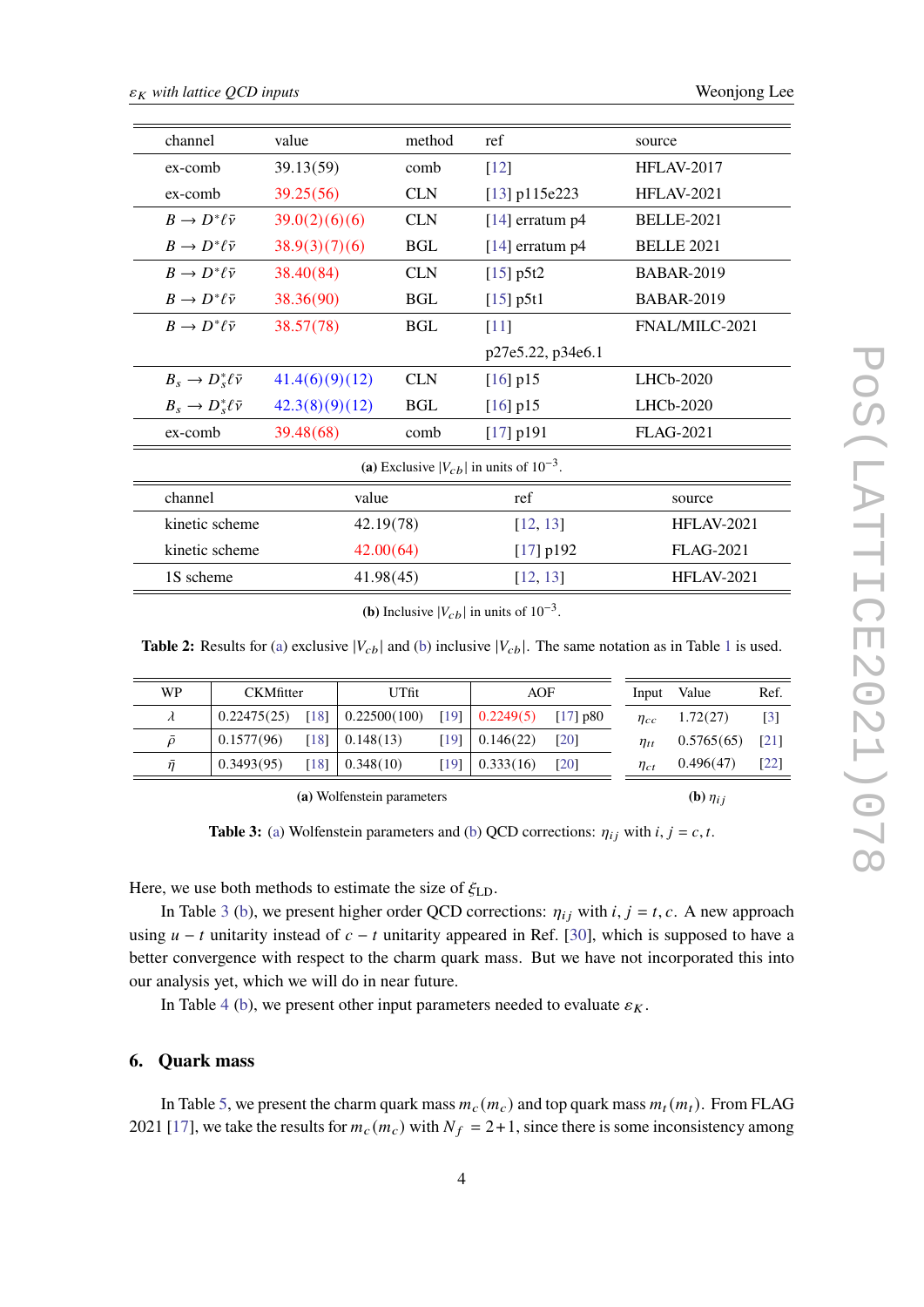<span id="page-4-0"></span>

| Collaboration       | Ref. $\hat{B}_K$   |                 | Input        | Value                                           | Ref.         |
|---------------------|--------------------|-----------------|--------------|-------------------------------------------------|--------------|
| SWME <sub>15</sub>  | [23]               | 0.735(5)(36)    | $G_F$        | $1.1663787(6) \times 10^{-5}$ GeV <sup>-2</sup> | PDG-21 [9]   |
| <b>RBC/UKQCD 14</b> | $\lceil 24 \rceil$ | 0.7499(24)(150) | $M_W$        | $80.379(12)$ GeV                                | PDG-21 [9]   |
|                     |                    |                 | $\theta$     | $43.52(5)$ °                                    | PDG-21 [9]   |
| Laiho 11            | [25]               | 0.7628(38)(205) | $m_{K^0}$    | $497.611(13)$ MeV                               | PDG-21 [9]   |
| <b>BMW 11</b>       | [26]               | 0.7727(81)(84)  | $\Delta M_K$ | $3.484(6) \times 10^{-12}$ MeV                  | PDG-21 [9]   |
| <b>FLAG 2021</b>    | [17]               | 0.7625(97)      | $F_K$        | $155.7(3)$ MeV                                  | FLAG-21 [17] |
|                     |                    |                 |              |                                                 |              |

 $(a)$  $\hat{B}_K$ 

**(b)** Other parameters

**Table 4:** [\(a\)](#page-4-0) Results for  $\hat{B}_K$  and [\(b\)](#page-4-0) other input parameters.

<span id="page-4-1"></span>

| Collaboration $N_f$              |                         | $m_c(m_c)$ | Ref. | Collaboration $M_t$ |                               | $m_t(m_t)$                    |  |
|----------------------------------|-------------------------|------------|------|---------------------|-------------------------------|-------------------------------|--|
| FLAG $2021 \t 2+1$               |                         | 1.275(5)   | [17] | PDG 2019            | 172.9(4)                      | 163.08(38)(17)                |  |
| FLAG 2021 $2+1+1$ 1.278(13) [17] |                         |            |      | PDG 2021            |                               | $172.76(30)$ $162.96(28)(17)$ |  |
|                                  | (a) $m_c$ $(m_c)$ [GeV] |            |      |                     | ( <b>b</b> ) $m_t(m_t)$ [GeV] |                               |  |

**Table 5:** Results for [\(a\)](#page-4-1) charm quark mass and [\(b\)](#page-4-1) top quark mass.

the lattice results of various groups with  $N_f = 2 + 1 + 1$ . For the top quark mass, we use the PDG 2021 results for the pole mass  $M_t$  to obtain  $m_t(m_t)$ .

<span id="page-4-2"></span>

**Table 6:** [\(a\)](#page-4-2)  $M_t$  history [\(b\)](#page-4-2) error budget.

In Table [6](#page-4-2) Fig. [\(a\)](#page-4-2), we present the time evolution of top pole mass  $M_t$ . Here we find that the average value drifts downward a little bit and the error shrinks fast as time goes on, since LHC has been accumulating high statistics on  $M_t$ . The data for 2020 is dropped out intentionally to reflect on the absence of Lattice 2020 due to COVID-19, even though it is available.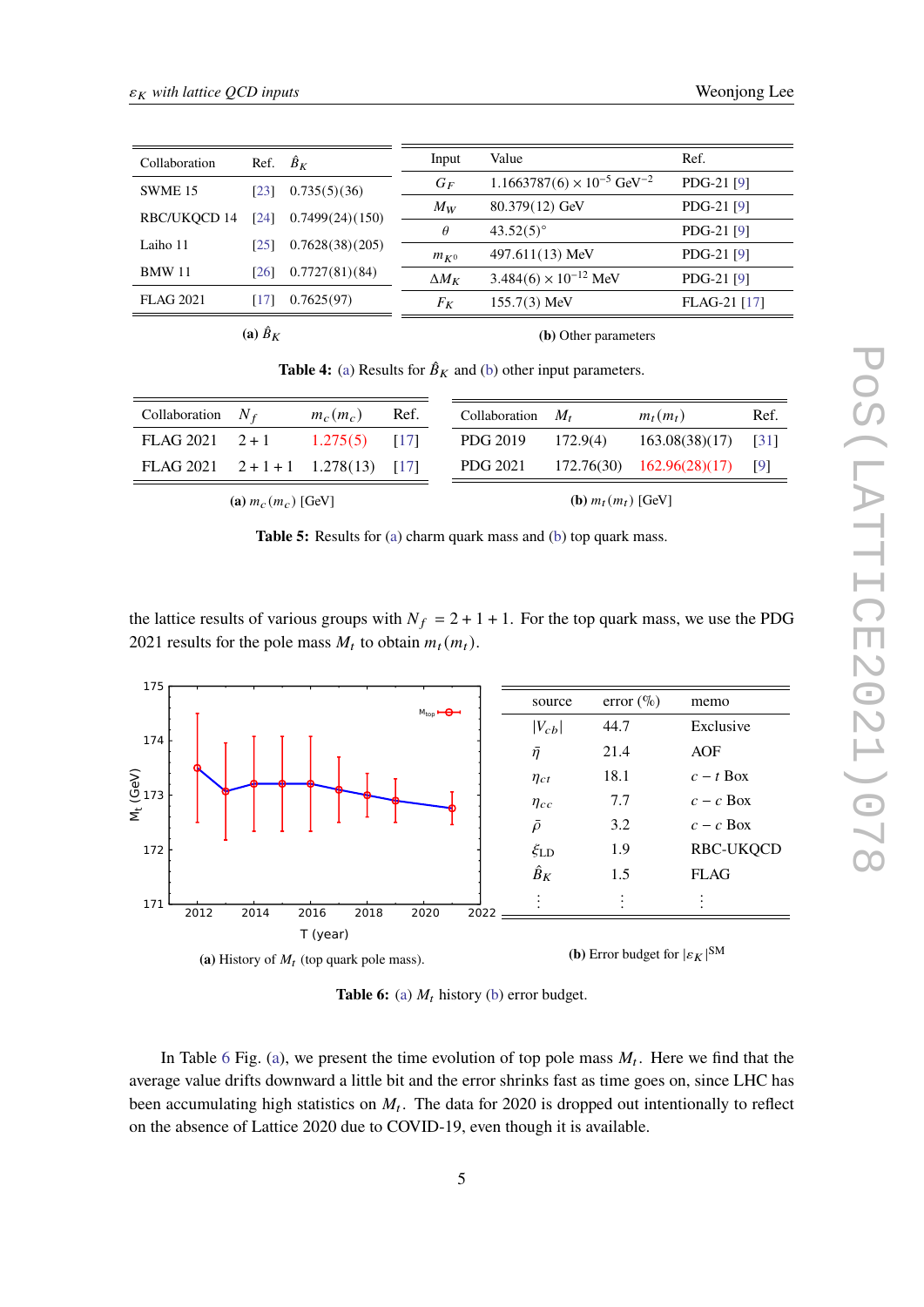<span id="page-5-0"></span>

**Figure 1:**  $|\varepsilon_K|$  with [\(a\)](#page-5-0) exclusive  $|V_{cb}|$  (left) and [\(b\)](#page-5-0) inclusive  $|V_{cb}|$  (right) in units of  $1.0 \times 10^{-3}$ .

# **7.** Results for  $\varepsilon_K$

In Fig. [1,](#page-5-0) we show results for  $|\varepsilon_K|$  evaluated directly from the standard model (SM) with lattice QCD inputs given in the previous sections. In Fig. [1](#page-5-0) [\(a\)](#page-5-0), the blue curve represents the theoretical evaluation of  $|\varepsilon_K|$  obtained using the FLAG-2021 results for  $\hat{B}_K$ , AOF for Wolfenstein parameters, the [FNAL/MILC 2021, BGL] results for exclusive  $|V_{cb}|$ , results for  $\xi_0$  with the indirect method, and the RBC-UKQCD estimate for  $\xi_{LD}$ . The red curve in Fig. [1](#page-5-0) represents the experimental results for  $|\varepsilon_K|$ . In Fig. [1](#page-5-0) [\(b\)](#page-5-0), the blue curve represents the same as in Fig. 1 [\(a\)](#page-5-0) except for using the 1S scheme results for the inclusive  $|V_{cb}|$ .

Our results for  $|\varepsilon_K|^{SM}$  and  $\Delta \varepsilon_K$  are summarized in Table [7.](#page-6-0) Here, the superscript <sup>SM</sup> represents the theoretical expectation value of  $|\varepsilon_K|$  obtained directly from the SM. The superscript  $Exp$  represents the experimental value of  $|\varepsilon_K| = 2.228(11) \times 10^{-3}$ . Results in Table [7](#page-6-0) [\(a\)](#page-6-0) are obtained using the RBC-UKQCD estimate for  $\xi_{\text{LD}}$ , and those in Table [7](#page-6-0) [\(b\)](#page-6-0) are obtained using the BGI estimate for  $\xi_{\text{LD}}$ . In Table [7](#page-6-0) [\(a\)](#page-6-0), we find that the theoretical expectation values of  $|\varepsilon_K|^{SM}$  with lattice QCD inputs (with exclusive  $|V_{cb}|$ ) has  $4.54\sigma \sim 3.68\sigma$  tension with the experimental value of  $|\varepsilon_K|^{Exp}$ , while there is no tension with inclusive  $|V_{ch}|$  (obtained using heavy quark expansion and QCD sum rules).

In Fig. [2](#page-6-1) [\(a\)](#page-6-1), we show the time evolution of  $\Delta \varepsilon_K$  starting from 2012 to 2022. In 2012,  $\Delta \varepsilon_K$ was [2](#page-6-1).5 $\sigma$ , but now it is 4.5 $\sigma$  with exclusive  $|V_{cb}|$  (FNAL/MILC 2021, BGL). In Fig. 2 [\(b\)](#page-6-1), we show the time evolution of the average  $\Delta \varepsilon_K$  and the error  $\sigma_{\Delta \varepsilon_K}$  during the period of 2012–2022.

At present, we find that the largest error ( $\approx 45\%$ ) in  $|\varepsilon_K|^{SM}$  comes from  $|V_{cb}|$ .<sup>[1](#page-5-1)</sup> Hence, it is essential to reduce the error in  $|V_{cb}|$  significantly. To achieve this goal, there is an on-going project to extract exclusive  $|V_{cb}|$  using the Oktay-Kronfeld (OK) action for the heavy quarks to calculate the form factors for  $\bar{B} \to D^{(*)} \ell \bar{\nu}$  decays [\[32–](#page-9-0)[37\]](#page-9-1).

A large portion of interesting results for  $|\varepsilon_K|^{SM}$  and  $\Delta \varepsilon_K$  could not be presented in Table [7](#page-6-0) and in Fig. [2](#page-6-1) due to lack of space: for example, results for  $|\varepsilon_K|^{SM}$  obtained using exclusive  $|V_{cb}|$ (FLAG 2021), results for  $|\varepsilon_K|^{SM}$  obtained using  $\xi_0$  determined by the direct method, and so on. We plan to report them collectively in Ref. [\[38\]](#page-9-2).

<span id="page-5-1"></span><sup>1</sup>Refer to Table [6](#page-4-2) [\(b\)](#page-4-2) for more details.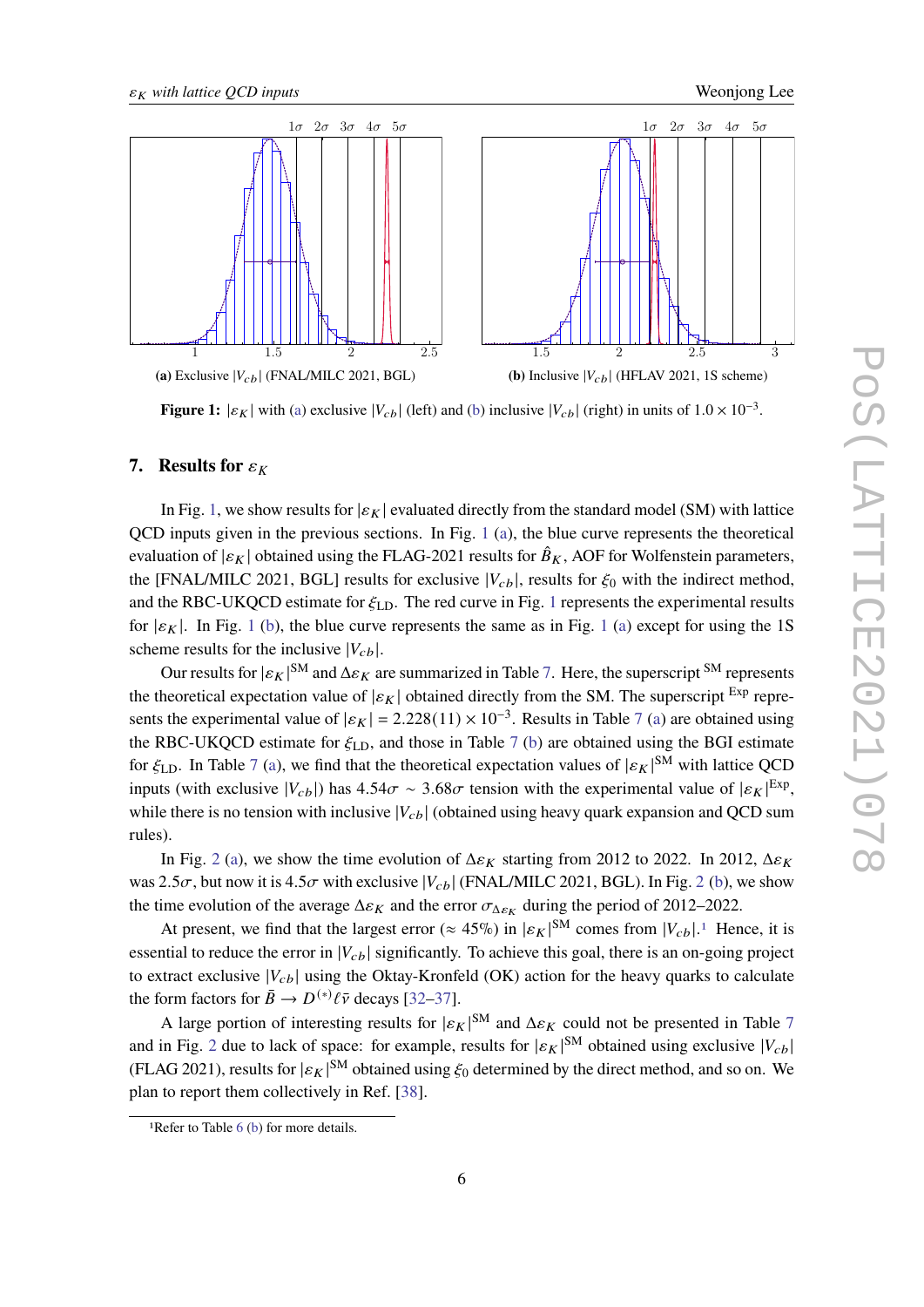<span id="page-6-0"></span>

| $ V_{cb} $                                     | method     | reference         | $ \varepsilon_K ^{\rm SM}$ | $\Delta \varepsilon_K$ |  |  |
|------------------------------------------------|------------|-------------------|----------------------------|------------------------|--|--|
| exclusive                                      | CLN        | <b>BELLE 2021</b> | $1.542 \pm 0.181$          | $3.79\sigma$           |  |  |
| exclusive                                      | BGL        | <b>BELLE 2021</b> | $1.528 \pm 0.190$          | $3.68\sigma$           |  |  |
| exclusive                                      | CLN        | <b>BABAR 2019</b> | $1.456 + 0.170$            | $4.54\sigma$           |  |  |
| exclusive                                      | <b>BGL</b> | <b>BABAR 2019</b> | $1.451 + 0.176$            | $4.42\sigma$           |  |  |
| exclusive                                      | CLN        | <b>HFLAV 2021</b> | $1.577 + 0.155$            | $4.21\sigma$           |  |  |
| exclusive                                      | <b>BGL</b> | FNAL/MILC 2021    | $1.479 \pm 0.166$          | $4.50\sigma$           |  |  |
| inclusive                                      | kinetic    | <b>FLAG 2021</b>  | $2.027 \pm 0.195$          | $1.03\sigma$           |  |  |
| inclusive                                      | 1S         | <b>HFLAV 2021</b> | $2.022 \pm 0.176$          | $1.17\sigma$           |  |  |
| (a) RBC-UKOCD estimate for $\zeta_{\text{LD}}$ |            |                   |                            |                        |  |  |

| $ V_{cb} $ | method | reference             | $ \varepsilon_K ^{SM}$ | $\Delta \varepsilon_K$ |
|------------|--------|-----------------------|------------------------|------------------------|
| exclusive  | CLN    | <b>HFLAV 2021</b>     | $1.625 \pm 0.157$      | $3.85\sigma$           |
| exclusive  | -RGL   | <b>FNAL/MILC 2021</b> | $1.527 + 0.169$        | 4.15 $\sigma$          |

**(b)** BGI estimate for  $\xi_{\text{LD}}$ 

**Table 7:**  $|\varepsilon_K|$  in units of  $1.0 \times 10^{-3}$ , and  $\Delta \varepsilon_K = |\varepsilon_K|^{Exp} - |\varepsilon_K|^{SM}$ .

<span id="page-6-1"></span>

**Figure 2:** Time history of [\(a\)](#page-6-1)  $\Delta \varepsilon_K / \sigma$ , and [\(b\)](#page-6-1)  $\Delta \varepsilon_K$  and  $\sigma_{\Delta \varepsilon_K}$ .

# **Acknowledgments**

We thank Jon Bailey, Stephen Sharpe, and Rajan Gupta for helpful discussion. The research of W. Lee is supported by the Mid-Career Research Program (Grant No. NRF-2019R1A2C2085685) of the NRF grant funded by the Korean government (MOE). This work was supported by Seoul National University Research Grant in 2019. W. Lee would like to acknowledge the support from the KISTI supercomputing center through the strategic support program for the supercomputing application research (No. KSC-2018-CHA-0043, KSC-2020-CHA-0001). Computations were carried out in part on the DAVID cluster at Seoul National University.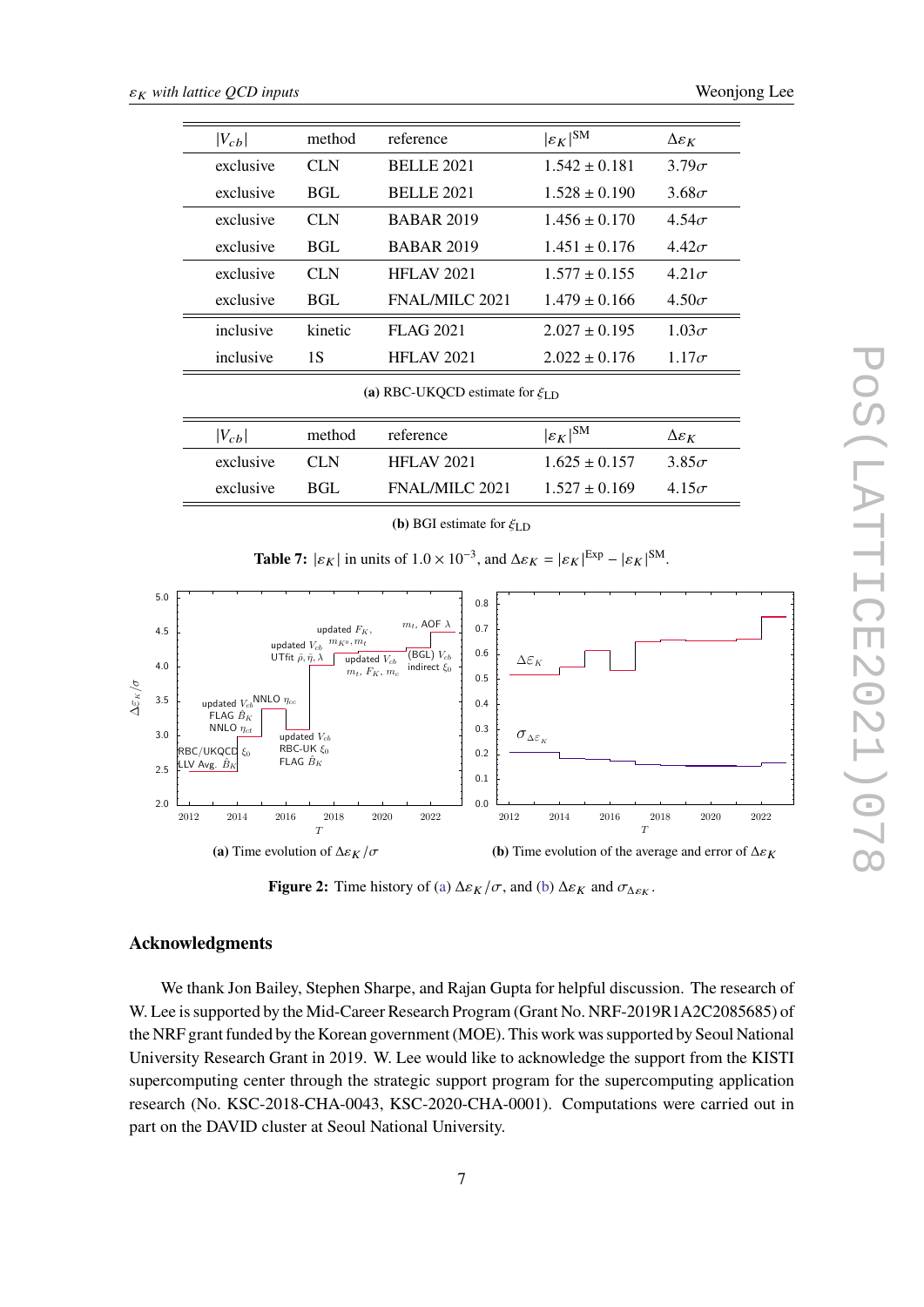#### **References**

- <span id="page-7-0"></span>[1] **LANL-SWME** Collaboration, J. Kim, S. Lee, W. Lee, Y.-C. Jang, J. Leem, and S. Park, *2019 update of with lattice QCD inputs*, *PoS* **LATTICE2019** (2019) 029, [[1912.03024](http://xxx.lanl.gov/abs/1912.03024)].
- <span id="page-7-2"></span>[2] J. A. Bailey *et al., Updated evaluation of*  $\epsilon_K$  *in the standard model with lattice QCD inputs, Phys. Rev.* **D98** (2018) 094505, [[1808.09657](http://xxx.lanl.gov/abs/1808.09657)].
- <span id="page-7-12"></span>[3] J. A. Bailey, Y.-C. Jang, W. Lee, and S. Park, *Standard Model evaluation of*  $\varepsilon_K$  using lattice *QCD inputs for*  $\hat{B}_K$  *and*  $V_{cb}$ *, Phys. Rev.* **D92** (2015) 034510, [[1503.05388](http://xxx.lanl.gov/abs/1503.05388)].
- [4] J. A. Bailey et al., 2018 Update on  $\varepsilon_K$  with lattice QCD inputs, PoS LATTICE2018 (2018) 284, [[1810.09761](http://xxx.lanl.gov/abs/1810.09761)].
- [5] Y.-C. Jang, W. Lee, S. Lee, and J. Leem, *Update on with lattice QCD inputs*, *EPJ Web Conf.* **175** (2018) 14015, [[1710.06614](http://xxx.lanl.gov/abs/1710.06614)].
- <span id="page-7-1"></span>[6] J. A. Bailey, Y.-C. Jang, W. Lee, and S. Park, *Determination of*  $\varepsilon_K$  using lattice QCD inputs, *PoS* **LATTICE2015** (2015) 348, [[1511.00969](http://xxx.lanl.gov/abs/1511.00969)].
- <span id="page-7-4"></span>[7] T. Blum *et al.*,  $K \to \pi \pi \Delta I = 3/2$  *decay amplitude in the continuum limit, Phys. Rev.* **D91** (2015) 074502, [[1502.00263](http://xxx.lanl.gov/abs/1502.00263)].
- <span id="page-7-5"></span>[8] Z. Bai *et al.*, *Standard Model Prediction for Direct CP Violation in*  $K \to \pi \pi$  *Decay*, *Phys. Rev. Lett.* **115** (2015) 212001, [[1505.07863](http://xxx.lanl.gov/abs/1505.07863)].
- <span id="page-7-6"></span>[9] **Particle Data Group** Collaboration, P. Zyla *et al.*, *Review of Particle Physics*, *PTEP* **2020** (2020), no. 8 083C01.
- <span id="page-7-7"></span>[10] **RBC, UKQCD** Collaboration, R. Abbott *et al., Direct CP violation and the*  $\Delta I = 1/2$  *rule in*  $K \rightarrow \pi \pi$  decay from the standard model, *Phys. Rev. D* 102 (2020), no. 5 054509, [[2004.09440](http://xxx.lanl.gov/abs/2004.09440)].
- <span id="page-7-3"></span>[11] **Fermilab Lattice, MILC** Collaboration, A. Bazavov *et al.*, *Semileptonic form factors for*  $B \to D^* \ell \nu$  at nonzero recoil from  $2 + I$ -flavor lattice QCD, [2105.14019](http://xxx.lanl.gov/abs/2105.14019).
- <span id="page-7-8"></span>[12] Y. Amhis *et al.*, *Averages of -hadron, -hadron, and -lepton properties as of summer 2016*, *Eur. Phys. J.* **C77** (2017) 895, [[1612.07233](http://xxx.lanl.gov/abs/1612.07233)].
- <span id="page-7-9"></span>[13] **HFLAV** Collaboration, Y. S. Amhis *et al.*, *Averages of b-hadron, c-hadron, and -lepton properties as of 2018*, *Eur. Phys. J. C* **81** (2021), no. 3 226, [[1909.12524](http://xxx.lanl.gov/abs/1909.12524)].
- <span id="page-7-10"></span>[14] **Belle** Collaboration, E. Waheed *et al., Measurement of the CKM matrix element*  $|V_{cb}|$  *from B*<sup>0</sup> → *D*<sup>\*-</sup>*t*<sup>+</sup>*v*<sub>*t*</sub> at *Belle*, *Phys. Rev. D* **100** (2019), no. 5 052007, [[1809.03290](http://xxx.lanl.gov/abs/1809.03290)]. [Erratum: Phys.Rev.D 103, 079901 (2021)].
- <span id="page-7-11"></span>[15] **BaBar** Collaboration, J. P. Lees *et al.*, *Extraction of form Factors from a Four-Dimensional*  $Angular\ Analysis\ of\ \overline{B}\to D^*\ell^-\overline{\nu}_\ell,\ Phys.\ Rev.\ Lett.\ 123$  (2019), no. 9 091801, [1903 . 10002].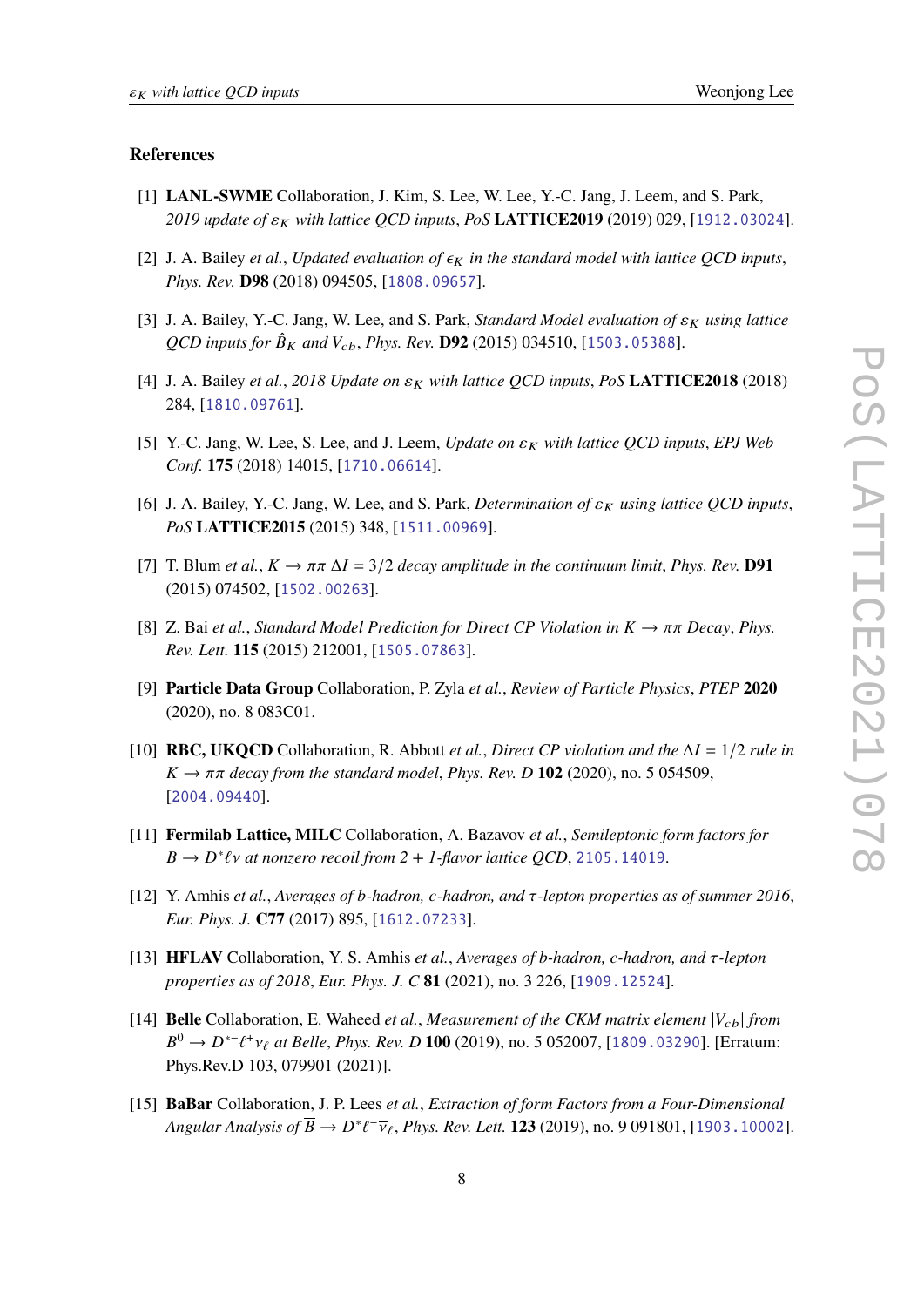- <span id="page-8-4"></span>[16] **LHCb** Collaboration, R. Aaij *et al., Measurement of*  $|V_{cb}|$  *with*  $B_s^0 \to D_s^{(*)-} \mu^+ \nu_\mu$  *decays, Phys. Rev. D* **101** (2020), no. 7 072004, [[2001.03225](http://xxx.lanl.gov/abs/2001.03225)].
- <span id="page-8-0"></span>[17] Y. Aoki *et al.*, *FLAG Review 2021*, [2111.09849](http://xxx.lanl.gov/abs/2111.09849).
- <span id="page-8-5"></span>[18] J. Charles *et al.*, *CP violation and the CKM matrix: Assessing the impact of the asymmetric factories*, *Eur.Phys.J.* **C41** (2005) 1–131, [[hep-ph/0406184](http://xxx.lanl.gov/abs/hep-ph/0406184)]. updated results and plots available at: <http://ckmfitter.in2p3.fr>.
- <span id="page-8-6"></span>[19] M. Bona *et al.*, *The Unitarity Triangle Fit in the Standard Model and Hadronic Parameters from Lattice QCD: A Reappraisal after the Measurements of Delta m(s) and BR(B —> tau nu(tau))*, *JHEP* **10** (2006) 081, [[hep-ph/0606167](http://xxx.lanl.gov/abs/hep-ph/0606167)]. Standard Model fit results: Summer 2016 (ICHEP 2016): <http://www.utfit.org>.
- <span id="page-8-7"></span>[20] G. Martinelli et al., "Private communication with UTfit." <http://www.utfit.org/UTfit/>, 2017.
- <span id="page-8-8"></span>[21] A. J. Buras and D. Guadagnoli *Phys.Rev.* **D78** (2008) 033005, [[0805.3887](http://xxx.lanl.gov/abs/0805.3887)].
- <span id="page-8-9"></span>[22] J. Brod and M. Gorbahn,  $\epsilon_K$  at Next-to-Next-to-Leading Order: The Charm-Top-Quark *Contribution*, *Phys.Rev.* **D82** (2010) 094026, [[1007.0684](http://xxx.lanl.gov/abs/1007.0684)].
- <span id="page-8-11"></span>[23] B. J. Choi *et al.*, *Kaon BSM B-parameters using improved staggered fermions from* = 2 + 1 *unquenched QCD*, *Phys. Rev.* **D93** (2016) 014511, [[1509.00592](http://xxx.lanl.gov/abs/1509.00592)].
- <span id="page-8-12"></span>[24] T. Blum *et al.*, *Domain wall QCD with physical quark masses*, *Phys. Rev.* **D93** (2016) 074505, [[1411.7017](http://xxx.lanl.gov/abs/1411.7017)].
- <span id="page-8-13"></span>[25] J. Laiho and R. S. Van de Water, *Pseudoscalar decay constants, light-quark masses, and*  $B_K$ *from mixed-action lattice QCD*, *PoS* **LATTICE2011** (2011) 293, [[1112.4861](http://xxx.lanl.gov/abs/1112.4861)].
- <span id="page-8-14"></span>[26] S. Durr *et al.*, *Precision computation of the kaon bag parameter*, *Phys. Lett.* **B705** (2011) 477–481, [[1106.3230](http://xxx.lanl.gov/abs/1106.3230)].
- <span id="page-8-1"></span>[27] A. J. Buras, D. Guadagnoli, and G. Isidori, *On*  $\epsilon_K$  beyond lowest order in the Operator *Product Expansion*, *Phys.Lett.* **B688** (2010) 309–313, [[1002.3612](http://xxx.lanl.gov/abs/1002.3612)].
- <span id="page-8-2"></span>[28] N. Christ *et al.*, *Long distance contribution to the KL-KS mass difference*, *Phys.Rev.* **D88** (2013) 014508, [[1212.5931](http://xxx.lanl.gov/abs/1212.5931)].
- <span id="page-8-3"></span>[29] N. Christ *et al.*, *Calculating the*  $K_L - K_S$  *mass difference and*  $\epsilon_K$  *to sub-percent accuracy*, *PoS* **LATTICE2013** (2014) 397, [[1402.2577](http://xxx.lanl.gov/abs/1402.2577)].
- <span id="page-8-10"></span>[30] J. Brod, M. Gorbahn, and E. Stamou, *Standard-Model Prediction of*  $\epsilon_K$  with Manifest *Quark-Mixing Unitarity*, *Phys. Rev. Lett.* **125** (2020), no. 17 171803, [[1911.06822](http://xxx.lanl.gov/abs/1911.06822)].
- <span id="page-8-15"></span>[31] M. Tanabashi *et al.*, *Review of Particle Physics*, *Phys. Rev.* **D98** (2018) 030001. <http://pdg.lbl.gov/2019/>.